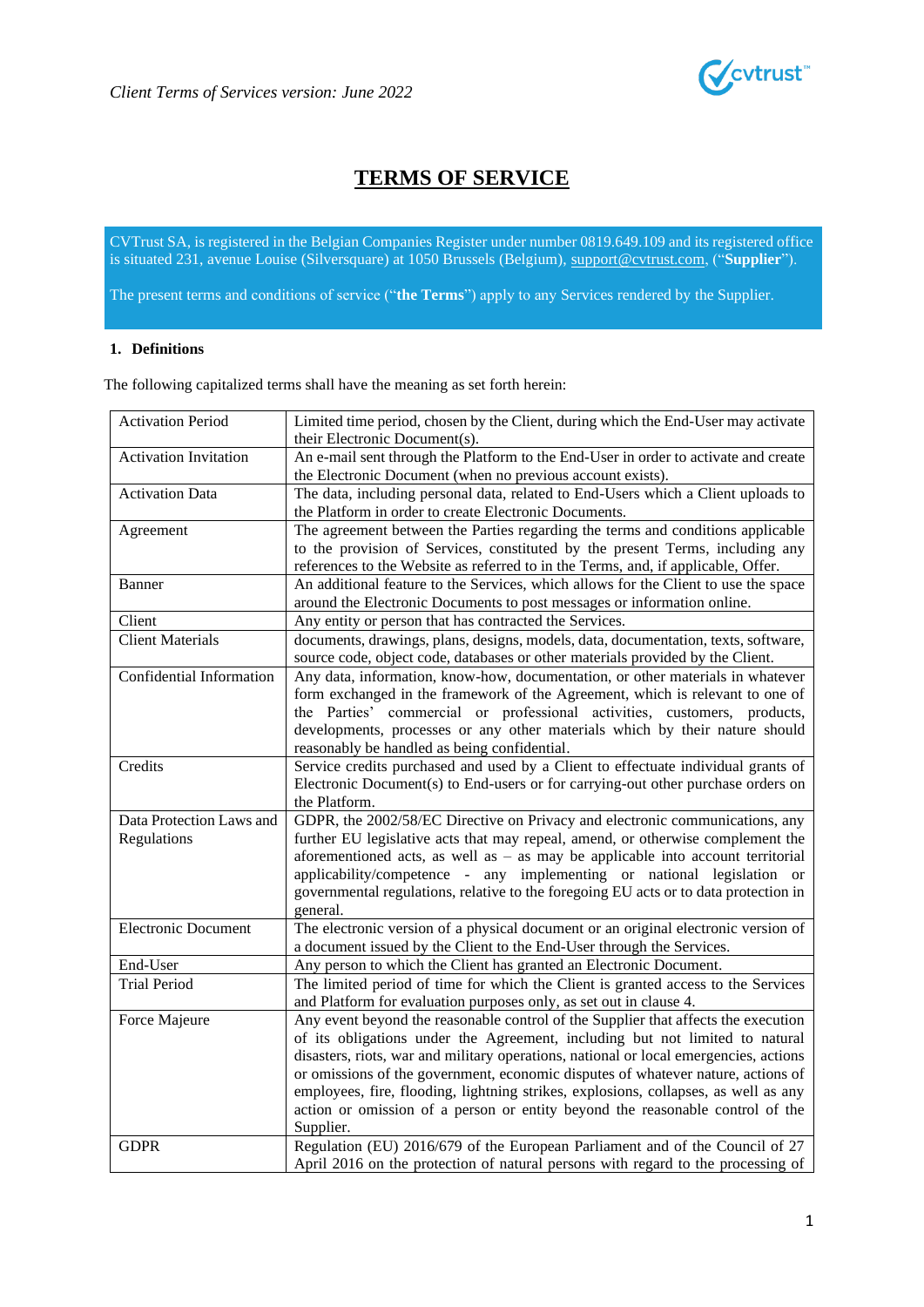

|                              | personal data and on the free movement of such data, and repealing Directive                |  |  |  |  |  |
|------------------------------|---------------------------------------------------------------------------------------------|--|--|--|--|--|
|                              | 95/46/EC (General Data Protection Regulation)                                               |  |  |  |  |  |
| <b>Intellectual Property</b> | Any copyrights, including copyrights on software, all rights in relation to                 |  |  |  |  |  |
|                              | inventions (including patent rights), registered and unregistered trademarks                |  |  |  |  |  |
|                              | (including service marks), sui-generis database rights, design rights, Confidential         |  |  |  |  |  |
|                              | Information (including trade secrets and know-how) and circuit layouts, and all             |  |  |  |  |  |
|                              | other rights resulting from intellectual activity in the industrial, scientific or artistic |  |  |  |  |  |
|                              | fields including rights in, or related to, all discoveries, improvements, new concepts      |  |  |  |  |  |
|                              | and ideas and any similar right recognized from time to time in any jurisdiction.           |  |  |  |  |  |
|                              |                                                                                             |  |  |  |  |  |
| Offer                        | The commercial offer, made by the Supplier to the Client, regarding the                     |  |  |  |  |  |
|                              | performance of Services, under a personalized Enterprise Service model                      |  |  |  |  |  |
|                              | Agreement.                                                                                  |  |  |  |  |  |
| Party or Parties             | Respectively, either individually the Client or the Supplier, or both collectively.         |  |  |  |  |  |
| Platform                     | Refers to the proprietary software portal through which the Supplier provides               |  |  |  |  |  |
|                              | Services to the Client to issue and manage Electronic Documents.                            |  |  |  |  |  |
| End-User Account Data        | All data, including personal data, related to End-Users, required or used in relation       |  |  |  |  |  |
|                              | to the creation of an End-User Account, such as of the full name and e-mail address.        |  |  |  |  |  |
| <b>End-User Account</b>      | A personal account for End-Users to access and manage their Electronic                      |  |  |  |  |  |
|                              | Documents on the Platform. To create an End-User Account, the End-User must                 |  |  |  |  |  |
|                              | accept the Supplier terms and conditions applicable to End-users.                           |  |  |  |  |  |
| <b>Services</b>              | All the services the Supplier provides to the Client, including access to its               |  |  |  |  |  |
|                              | proprietary software and Platform, which allows the Client to design and issue,             |  |  |  |  |  |
|                              | Electronic Documents to End-Users.                                                          |  |  |  |  |  |
| Supplier                     | CVTrust SA, a Belgian registered company under number 0819.649.109 and its                  |  |  |  |  |  |
|                              | registered office is situated 231, avenue Louise (Silversquare) at 1050 Brussels            |  |  |  |  |  |
|                              | (Belgium), support@cvtrust.com.                                                             |  |  |  |  |  |
| Template                     | A model of an Electronic Document used to grant a particular type of Document.              |  |  |  |  |  |
| Terms                        | Refers to the present terms and conditions of service, which apply between the              |  |  |  |  |  |
|                              | Client and the Supplier.                                                                    |  |  |  |  |  |
| <b>Client Account</b>        | The Client's user accounts on the Platform. At least one administrator account will         |  |  |  |  |  |
|                              | have full privileges, for the use of Services and the management of Electronic              |  |  |  |  |  |
|                              | Documents. Other Client accounts on the Platform, may have limited privileges,              |  |  |  |  |  |
|                              | for the use of Services and management of Electronic Documents.                             |  |  |  |  |  |
| Website                      | Supplier's<br>address<br>The<br>internet<br>website,<br>accessible<br>the<br>at             |  |  |  |  |  |
|                              | www.smartcertificate.com.                                                                   |  |  |  |  |  |

### **2. Agreement between the Parties and the Application of the Terms**

- 2.1. By registering for the Services agrees to be bound by these Terms. The Parties have agreed, in full knowledge and understanding of the circumstances and consequences, taking into account the nature of the Services, to the following Terms and deem that all Terms are fair and represent the Parties' intentions. These Terms apply to the exclusion of any other terms and conditions that the Client may seek to impose or incorporate, or which are implied by law, trade custom, practice or otherwise.
- 2.2. The Supplier reserves the right to modify the present Terms for the conclusion of any future orders. The new Terms once notified to the Client shall apply to all future orders. If the Client does not agree with the new Terms, then they must refrain from using the Platform and ordering credits.

With regard to on-going orders, the Supplier may modify the Terms in the event of a change of legislation, or as may be required to adapt to the evolving nature of technology. With regard to on-going orders, in the event of any modification of the present Terms, the Client shall be notified of the new Terms. The Client will have fifteen (15) business days to contest the application of the new, updated Terms. In absence of any objection, the new Terms shall be deemed accepted. The Client shall not unreasonably withhold its acceptance. All objections must be duly motivated.

In the event of an objection, the Parties shall negotiate an alternative in good faith. In absence of an agreement on the new Terms, the previous Terms shall continue to apply, however the Supplier can immediately terminate the Services once the Client has used all Credits.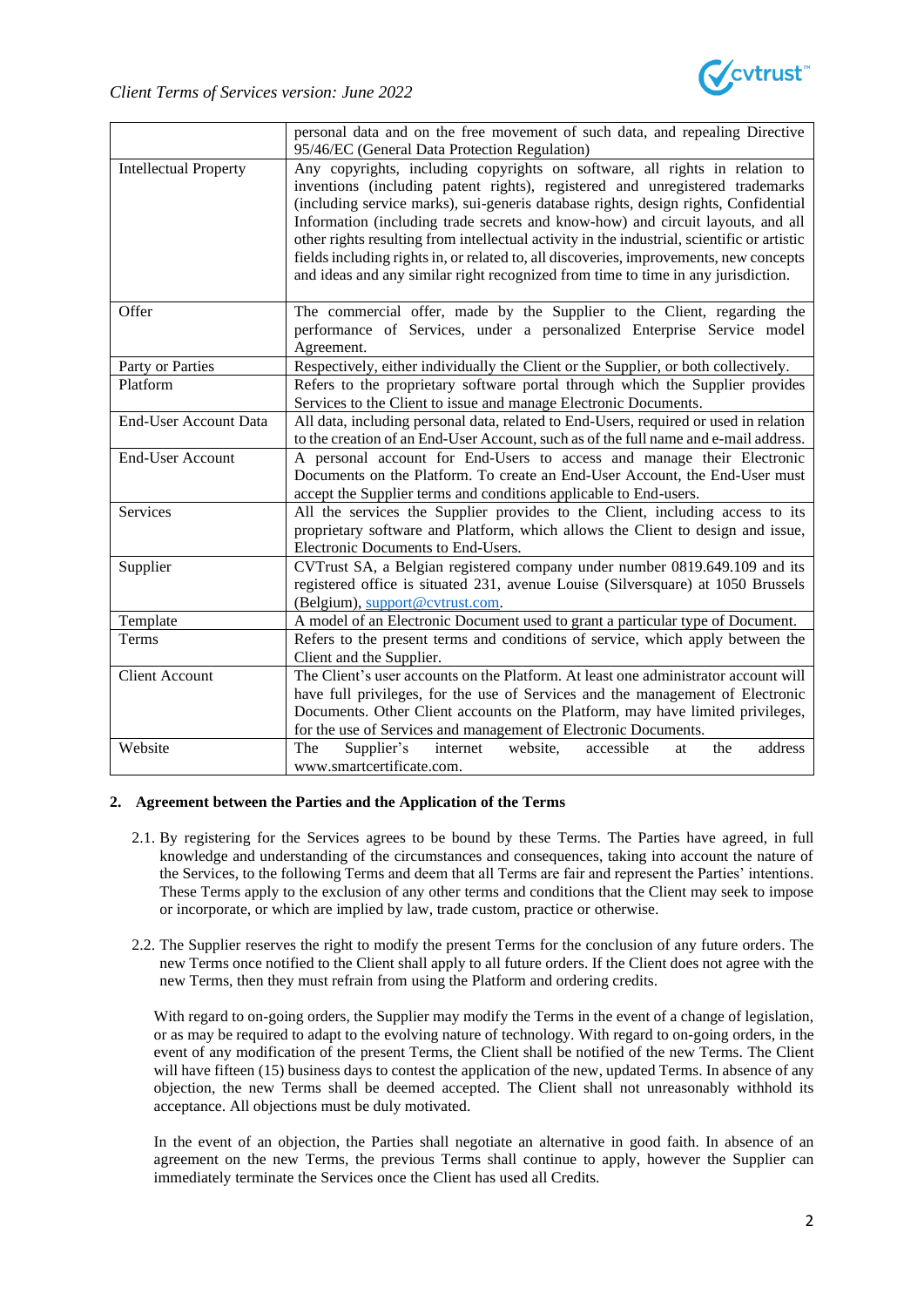

- 2.3. There are two types of available Service models: Professional and Enterprise.
	- The Professional Service model is a 'pay as you go approach', where the Client must buy credits to issue Electronic Documents. The Professional Service model is the default Service model.
	- The Enterprise Service model is a personalized contract made available on the basis of a yearly licensing fee for customized approaches. For such a contract, the Client must contact the Supplier to receive a personalized Offer.
- 2.4. The entire agreement between the Parties regarding the Services shall be constituted of the Offer (if applicable), and these Terms, including any references to the Website as referred to in the Terms. The Offer shall take precedence on the latter.
- 2.5. Any modifications to the terms and conditions of the Agreement, except for any modification to the Website descriptions, must be made in compliance with the present Terms as provided for above or made in writing and signed by the Parties.

### **3. The Supplier Services**

- 3.1. The Supplier provides a software application (the Platform) and its accessory services, for the purposes of the creation, grant, and management of Electronic Documents to End-Users. Accessory Services include Service analytics on performance, such as Electronic Document conversion and download rates.
- 3.2. The Supplier guarantees the integrity of the Electronic Document, the authentication of the Client (i.e., that the Electronic Document was granted by the Client), and the validity of the Electronic Document.
- 3.3. The Supplier may make unilateral additions, feature adjustments to Services or other non-substantial modifications to the Platform and Services. The Client acknowledges that as an IT service the Platform and Service shall evolve and be updated overtime.

### <span id="page-2-0"></span>**4. Trial Period**

- 4.1. The Supplier may, at its sole discretion, offer the Client a limited free trial of some or all of the Services exclusively for evaluation purposes (Trial Period). Such Trial Period shall be limited to the duration shown on the Website. Only one Trial Period is permitted per Client.
- 4.2. During the Trial Period, the Supplier shall provide the Services to the Client, subject to the Terms.
- 4.3. The Client undertakes to only use the Platform for the purpose of evaluating the Services for future use during the Trial Period.
- 4.4. During the Trial Period a limited number of Credits, as shown on the Website, will be made available to the Client and the Client can only issue Electronic Documents of a maximum 1.5 MB. The Client acknowledges that a watermark (indicating 'Specimen' or other) will be added to all Electronic Documents granted During the Trial Period.
- 4.5. At the expiration of the Trial Period, the Client will still have access to their Client Account but can only issue Electronic Documents by purchasing credits under the Professional Service model.
- 4.6. The Client may at any point during the Trial Period purchase Credits under the Professional Service model.

#### **5. Client Registration**

- 5.1. To benefit from the Services the Client must register for Services through the Website following the necessary instructions. The Client shall be requested to provide a contact person.
- 5.2. The Client and contact person shall be subject to a verification and validation procedure so as to ensure the authentication of the Client.
- 5.3. The Supplier may request any documentation, information or other means of proof to substantiate the authenticity of the Client and contact person. The Client is required to provide any elements requested by the Supplier for authentication purposes. If the Client cannot provide the documentation requested or if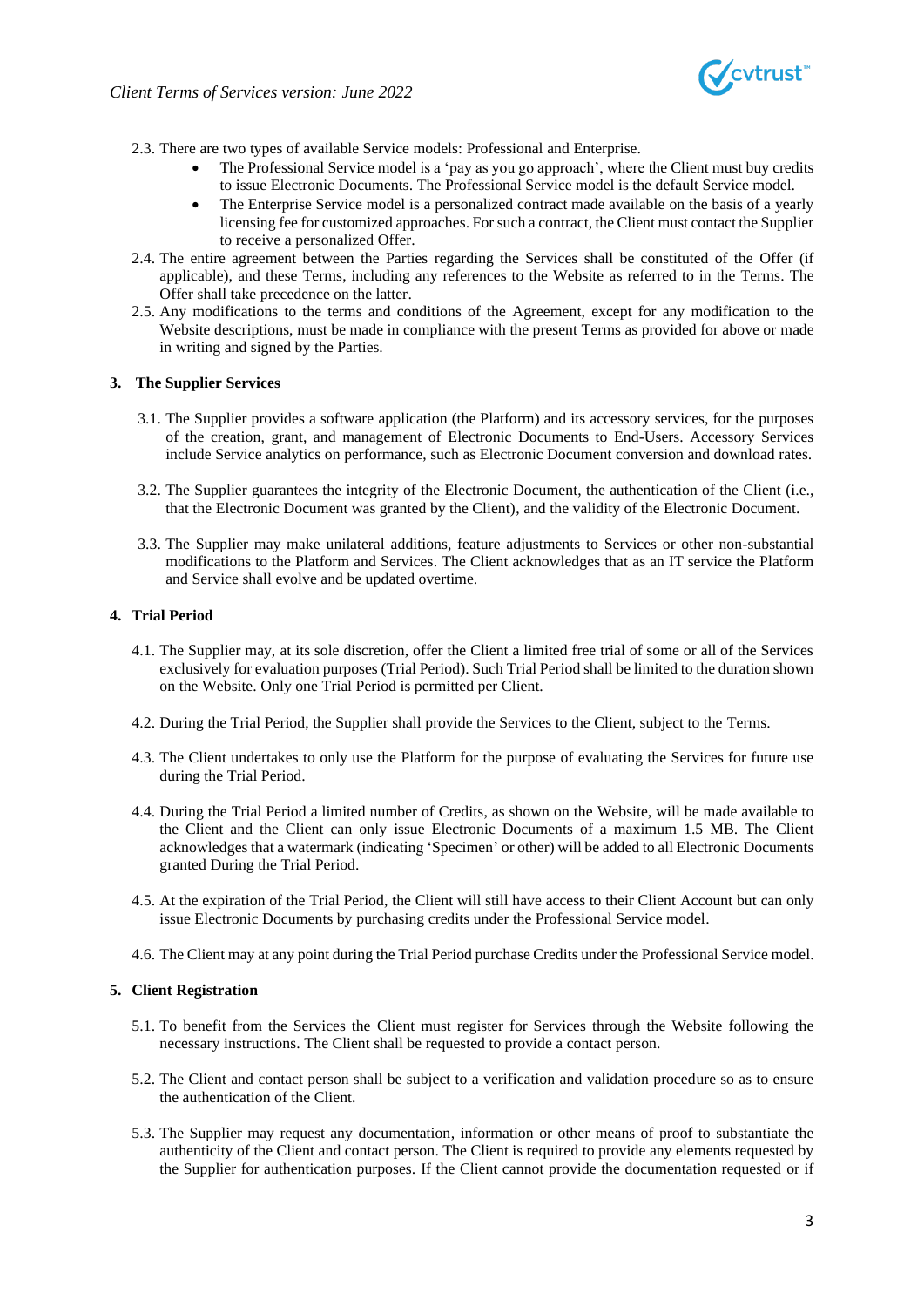



the information or documentation provided is found to be false or cannot be verified by the Supplier, the Supplier reserves the right to immediately cease the registration process.

- 5.4. The Supplier reserves the right to refuse access to or suspend the registration process and Services for any inconsistencies or suspicions of fraud in relation to the authentication of the Client.
- 5.5. The Supplier must be informed immediately in writing of any change in the name or address of the Client's legal identity (including legal form or address), or any change to the contact person or other representatives with Client Accounts.

### **6. Client Accounts**

- 6.1. The Client can create different user profiles for its Client Accounts. At least one master account the administrator Client Account- shall have full powers and all authorizations on the Platform with regard to the administration and management of Services on behalf of the Client, including for all invoicing purposes.
- 6.2. This administrator Client Account may create other Client Accounts for other members of the Client's personnel to use the Services and Platform. The Administrator Account may limit or otherwise determine the powers granted to each Client Account.
- 6.3. The Client is responsible for all acts carried out by the Client Accounts.

### **7. Electronic Communications between the Supplier and the Client**

7.1. Any electronic communications between the Parties shall be considered as equivalent to written communications. The Parties accept and understand that most communications shall be through electronic means and the Parties accept such means as valid probatory elements, including any digital acceptance logs.

#### **8. Document Templates**

- 8.1. The Client can design and create Templates for Electronic Documents that it issues through the Platform, within the technical parameters of the Platform.
- 8.2. The Electronic Document shall also include features, chosen by the Supplier, that allow for the verification of the integrity, authenticity, and validity of the Electronic Document on the Platform.
- 8.3. The Client is exclusively liable for the design and content of the Electronic Document. The Client guarantees that it holds all the required rights to reproduce the names, signs, information, and graphic elements on the Electronic Document. It guarantees that the Electronic Document and its elements are not misleading and are loyal representations of the Client's activities.
- 8.4. The Supplier reserves the right to prohibit the use of any graphic elements, signs, elements, information, or content that the Client has not provided evidence of title, right or license to and to suspend a Client Account, without any compensation being due, while awaiting the necessary verifications.
- 8.5. The Client also guarantees that any signatures (manual or electronic), as well as the identity of the signatory of an Electronic Document, correspond to those of the competent persons within the Client organisation, who are authorised to make such representations.
- 8.6. The Client shall hold the Supplier harmless from any losses, costs, expenses, damages that the Supplier may suffer in connection with third party claims related to the Electronic Documents' design, content, signatories or any other feature, as was issued by the Client or included in the Templates it created.

#### **9. Activation Data and Electronic Document Creation**

9.1. The Client must provide the following minimum Activation Data in order to issue the Electronic Documents: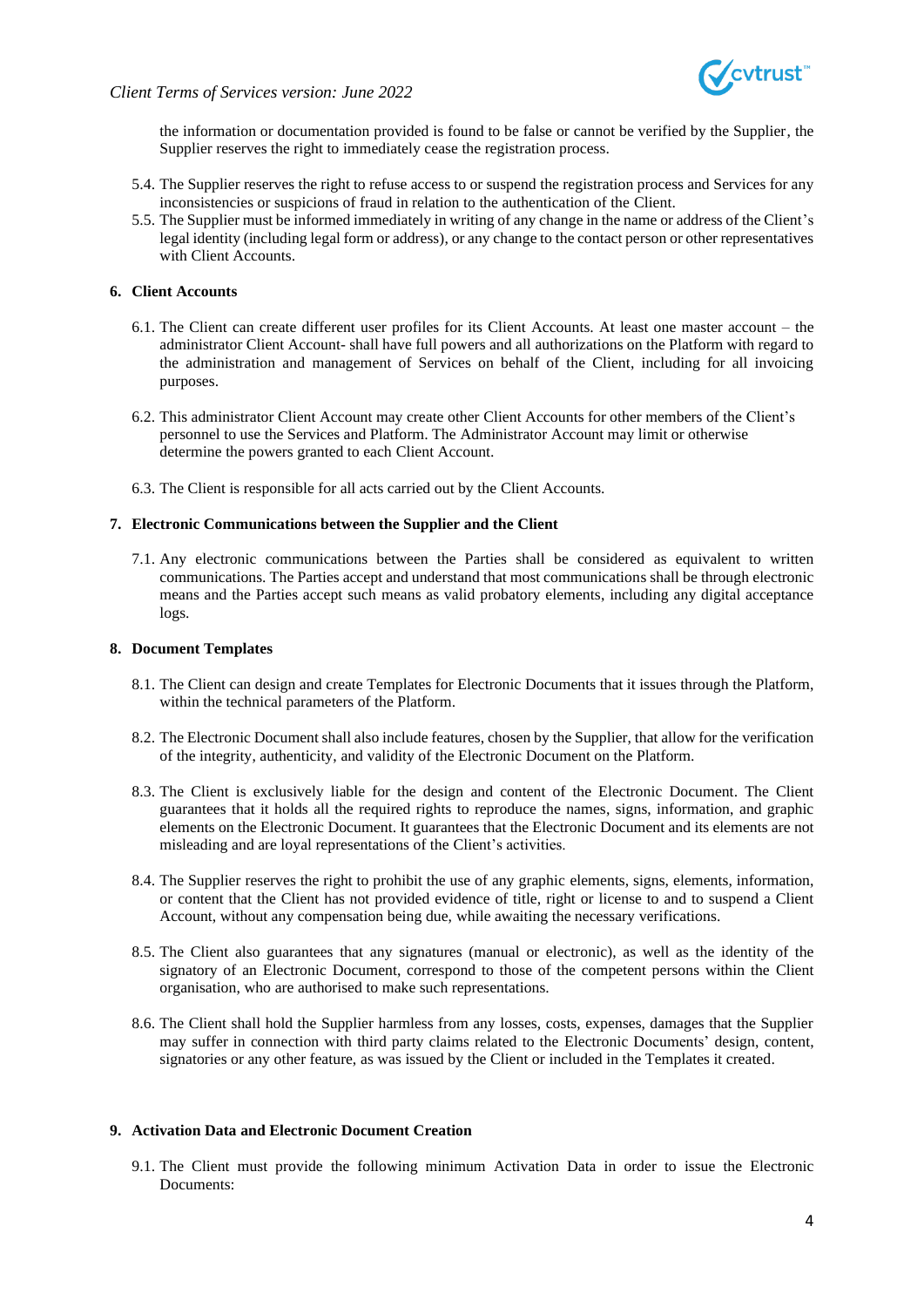

- a. the full name of the End-User;
- b. the End-User e-mail address.

All other information the Client may provide is on a purely voluntary basis. The Client represents and warrants that it has the necessary rights and legal grounds to use the Activation Data, as well as any other personal data processed in relation to the Electronic Documents. The Client represents and warrants that it has verified and controls the accuracy of the Activation Data.

9.2. Activation Data will be communicated to the Platform through the Client Accounts on the basis of the technical parameters provided through the Platform. Once the Activation Data have been correctly uploaded, they shall be encrypted, unless the End-User has an existent End-User Account, in which case the Client has an option (see fourth paragraph below).

The Activation Data shall remain encrypted until the End-User creates an End-User Account and activates the Electronic Document, whereupon the Activation Data shall be integrated into a Template to create the Electronic Document.

If the End-User does not create an End-User Account and does not accept the Activation Invitation, then the Activation Data shall be deleted at the expiration of the Activation Period.

If an End-User has an existent End-User Account, the Client can choose for the Activation Data to be automatically used and integrated into an Electronic Document made accessible in the End-User's existent End-User Account.

9.3. The Administrator or User Account must send an Activation Invitation to the End-Users in order for the End-Users to establish the Electronic Documents. The End-User must create an End-User Account when accepting the very first Activation Invitation they receive.

### **10. Activation Period**

- 10.1. The Activation Invitation may be valid for a limited period of time, as set by the Client (Activation Period), in which case the End-User must create an End-User Account before the expiry data, otherwise the Activation Invitation shall expire, in which case the End-User will not be able to activate and access their Electronic Document.
- 10.2. The Client is responsible for setting the Activation Period. By default, a 50-year Activation Period shall apply. The minimum Activation Period is of thirty days. The Activation Period cannot be changed once the Activation Invitation has been sent to the End-User.
- 10.3. A Client may send a new Activation Invitation to an End-User, without consumption of additional credit, unless the Activation Period is expired, or the Electronic Document has been automatically granted.
- 10.4. Should an End-User wish to activate their Electronic Document after expiry of the Activation Period, the End-User must contact the Client directly to make their request, through independent means.

#### **11.Erasure or revocation of the Electronic Documents**

- 11.1. The Client can cancel the grant of an Electronic Document prior to its activation by an End-User. In which case, if the Electronic Document has not yet been activated by the End-User, then the initial activation link shall be terminated and shall return an error message.
- 11.2. The Client may annul or revoke an Electronic Document that has been activated by an End-User on the basis of the Client's internal regulations or any applicable relevant legislation. The Client shall only revoke the Electronic Document concurrently with any physical document (if applicable). The Client is solely liable for the issuance, annulment, and revocation of Electronic Documents and any ensuing consequences.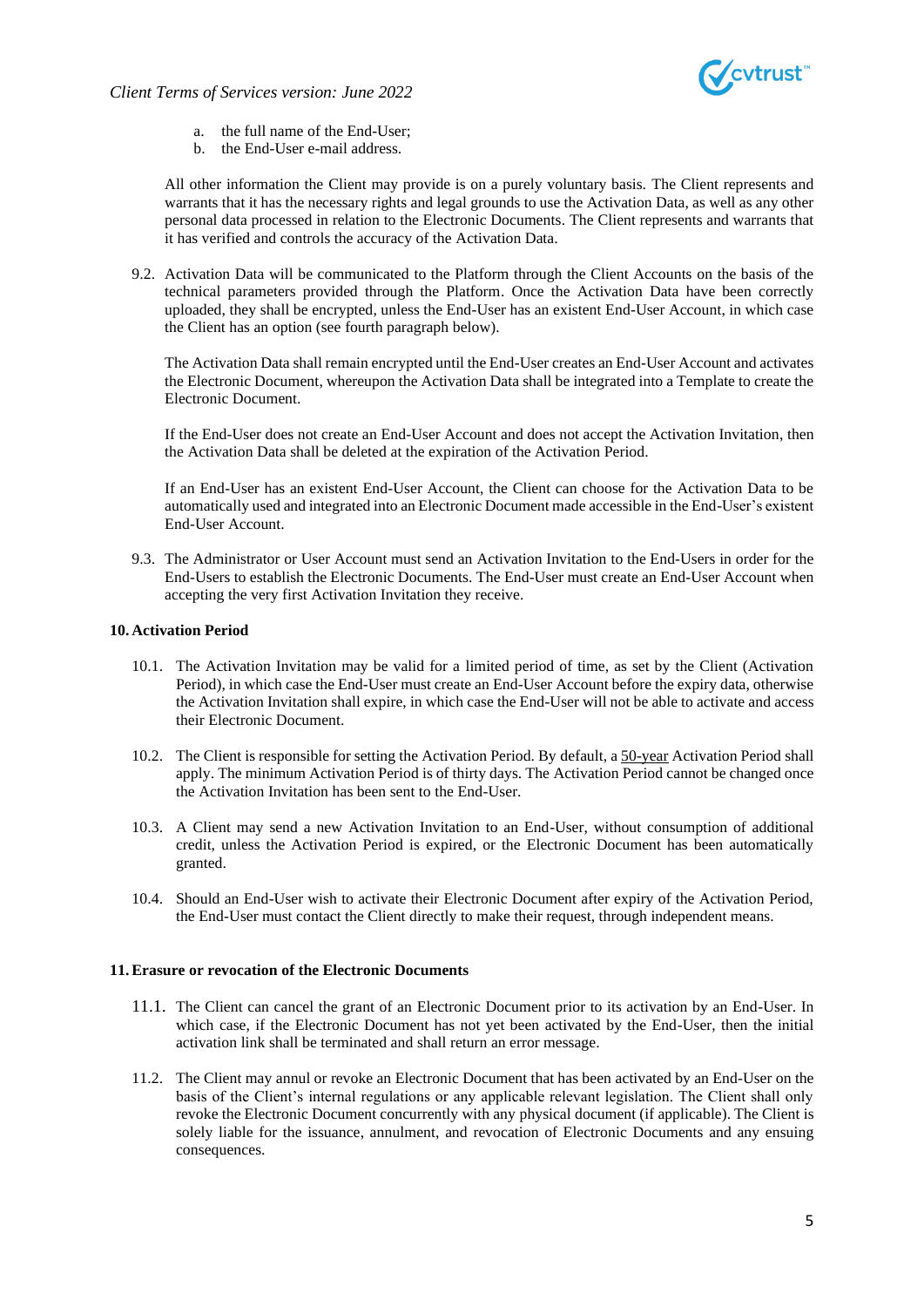

- 11.3. Once annulled or revoked the Electronic Document and any annexes shall no longer appear in the End-User Account. Any third-party's attempt to verify the integrity or validity of or authenticate the Electronic Document will return an error message.
- 11.4. The End-User shall be notified of the Client's decision and justification for revoking the Electronic Document.
- 11.5. The Client shall hold the Supplier harmless and indemnify it with regard to any claim, costs, damages, liabilities, losses or other expenses of any kind and character, as incurred by the Supplier, in connection with the Client's annulment or revocation of an End-User's Electronic Document.
- 11.6. An End-User can delete their End-User Account at any time through the Platform. This will erase all the Electronic Documents that have been issued, even if the Client remains a Service beneficiary.

### **12. Period of Validity**

- 12.1. The Clients may choose to apply a Validity Period to their Electronic Documents. As a default, no Validity Period shall apply (i.e., indefinite validity).
- 12.2. If expired, an Electronic Document shall indicate an expired status or return an error message (as may be applicable).

### **13. Third-Party Consultation of the Electronic Document**

- 13.1. The End-User can choose to make Electronic Documents publicly available for third parties to consult through their End-User Account or not. The hyperlink to the End-User's Account homepage will provide access to all Electronic Documents the End User has chosen to make public. The End-User is responsible for the dissemination of the hyperlink.
- 13.2. The URL of a specific Electronic Document provides access to said document. The End-User is responsible for controlling the publication of the hyperlink and the PDF form of the Electronic Document.
- 13.3. The Client retains the right to consult any Electronic Documents it has issued, notwithstanding it being held private by an End-User.

### **14. Credit Management**

- 14.1. The Client can choose between two different Service models: Professional and Enterprise, as provided for on the Website. By default, when registering Clients are subject to the Professional Service model, which is a 'pay as you go' approach. The Client must buy credits to issue Electronic Documents. One Credit enables the issuance of one Electronic Document of maximum 1.5 MB.
- 14.2. Credits are consumed by the Client when an Electronic Document is issued or for any other chargeable purchase order.

So long as the End-User has not created an End-User Account to activate their Electronic Document and provided that the Activation Period has not expired, the Client can send a new Activation Invitation to the same or any other e-mail address, without further consumption of additional Credits.

- 14.3. To place an order to buy additional credits the Client must use the payment means provided on the Platform. The price per Credit varies depending on the volume purchased and is mentioned when making a purchase on the Platform.
- 14.4. To sign-up for the Enterprise Service model, the Client must contact the Supplier at support@cvtrust.com and request a personalized Offer. Pricing and applicable invoicing conditions shall be provided for in the Offer.
- 14.5. Any credit orders are final once confirmed through the authorized payment means and are not subject to reimbursement.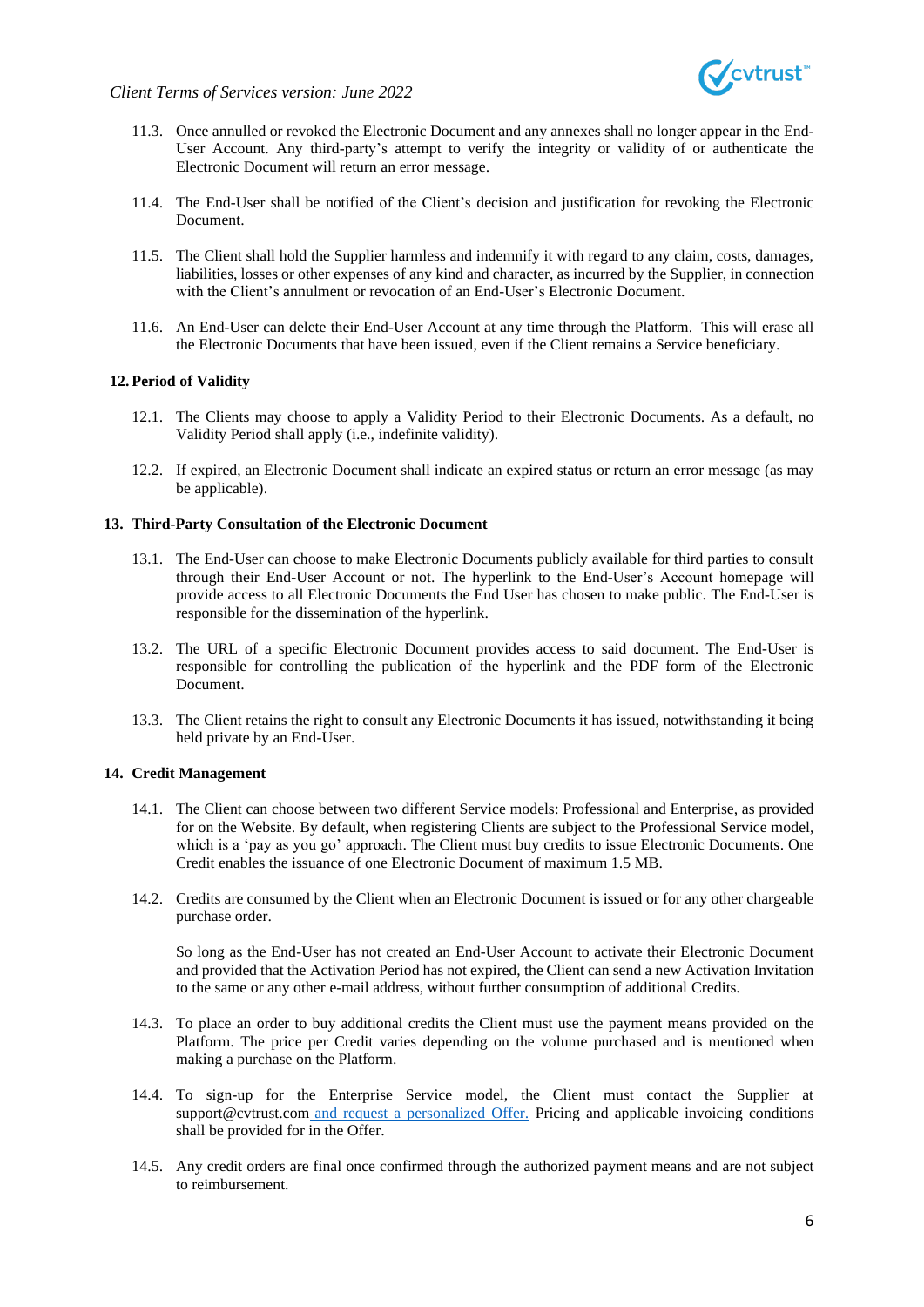

### **15. Termination and Account Suspension**

- 15.1. The Agreement is entered into for an indefinite duration for so long as the Client uses the Services and purchases credits, and where applicable in accordance with the modalities in the Offer.
- 15.2. The Client can terminate the Services for convenience at any time, by giving two months written notice (including by registered letter, fax or e-mail with acknowledgement of receipt) to the Supplier, any fees provided for under the Offer shall remain due and accrued to the Supplier and any unused credits shall not be reimbursed.

Only administrator Client Accounts can request deregistration and termination of Services. This termination can be done at any time by sending an e-mail request to the address suppor[t@cvtrust.com.](mailto:@cvtrust.com) This shall entail the termination of all Services, as well as all Client Accounts. The account termination is done manually by the Supplier and may take a few days. The Client understands that, in the case of termination, any outstanding Credits shall not be reimbursed. The same applies to unlimited subscriptions that are terminated before their contract term.

- 15.3. The Supplier can terminate the Services by giving 3 months' notice and, under the Professional Service model, once the Client has consumed all credits or, under the Enterprise Service model, at the end of the yearly licensing term under a personalized Offer.
- 15.4. The Supplier can erase any Client Accounts, including Credits, that have remained unused (i.e., without any activity) for a period of 10 years as from the last date of connection.
- 15.5. The Parties can terminate the Agreement, at any time with immediate effect, without the prior intervention of a court and without indemnity, upon notice by any written means of communication (including by registered letter, fax or e-mail with acknowledgement of receipt) in the event of material breach by the other Party of its obligations under the Agreement, either i) immediately, if the breach is not curable, or in the case of fraud, impersonation, or other malicious or illicit activity or ii) if the breach is curable, after the other Party fails to cure such breach within thirty (30) days of receiving written notice to that effect.
- 15.6. The Supplier can suspend any Client Account, without prior notice and without any indemnity being due, should it suspect any fraud, violation of the Agreement, malicious activity or other illicit activity. Under no circumstances shall the deactivation or the suspension of a Client Account give rise to any damages or compensation to be paid to the Client by the Supplier.
- 15.7. The termination of the Agreement by the Client or due to the Client's illicit behaviour under sections 15.2 and 15.4. shall be without prejudice to any amounts due under the Agreement for Services provided by Supplier. All fees due to the Supplier under an Offer shall remain due and accrued to the Supplier, without the possibility of reimbursement. Unused Credits shall not be reimbursed.

#### **16. Consequences of Termination**

- 16.1. Upon termination of Services, for whatever cause, any Client Account related data and access thereto shall be deleted and terminated, this shall not impact:
	- Electronic Documents that have been activated by an End-User, where the End-User has created an End-User Account, which shall remain active and available to End-Users.
	- − Electronic Documents that are subject to an Activation Period shall remain available for activation till the end of the aforementioned period.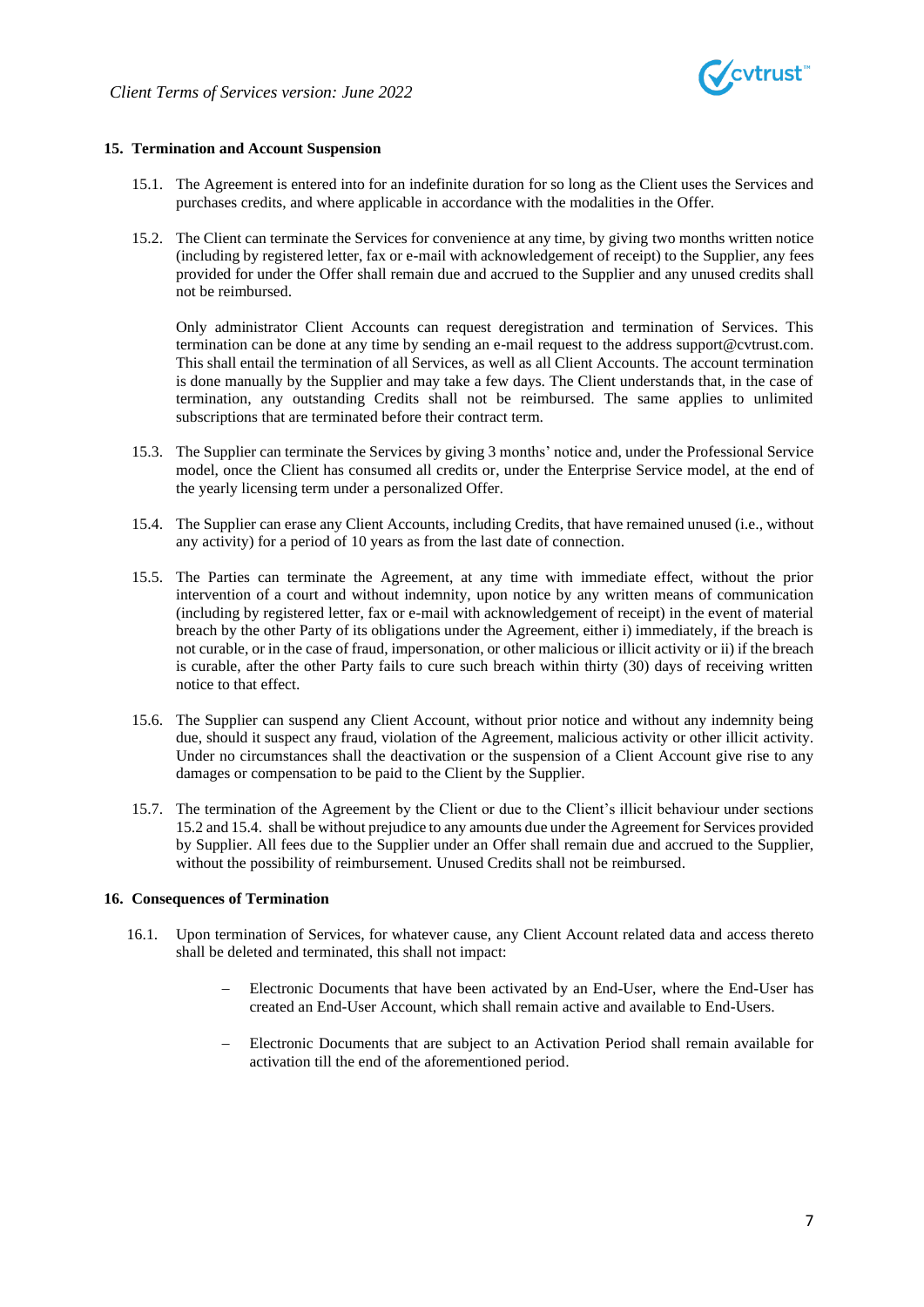

### **17. Banners and additional service features**

- 17.1. The Client can purchase additional Service features made available on the Platform, subject to the terms and price applicable upon ordering as provided for on the Platform.
- 17.2. One such additional feature is the creation of informational Banners to appear surrounding Electronic Documents issued by the Client. The Banners will be visible to any person accessing the Electronic Document.

The Supplier reserves the right to withdraw any Banner that would be considered inappropriate, lack any connection with the Client's activities, or that would otherwise violate third parties' rights or public order and decency.

- 17.3. The Client represents and warrants that it is legally entitled to use all, signs, information and any graphic or other elements contained in the Banners, and that it has obtained all necessary consents and licenses as may apply to respect third party or End-User rights in relation to the use of the Banners. The Client shall be solely liable for Banner use and any content therein. The Client expressly waives any recourse with regard to the Supplier for any liability regarding the Banners, including any violation of third-party rights.
- 17.4. The Client shall hold harmless and indemnify the Supplier with regard to any claims, expenses, costs, damages, or any liabilities incurred by the Supplier in relation to any claims brought by third parties (including End-Users) connected to the Banners.

### **18. The Clients' Obligations**

- 18.1. In the performance of the Agreement, the Client undertakes to respect the applicable laws and the Agreement and not to infringe any third-party rights.
- 18.2. The Client undertakes:
	- To respect Supplier's Intellectual Property rights and not reverse engineer, decompile, discover the source code or otherwise attempt to interfere with the Supplier's Intellectual Property rights;
	- To ensure that the terms of its purchase are complete and accurate;
	- To use the Platform and Services in a reasonable, honest, and loyal manner for its intended purposes only and not subvert any features;
	- To only communicate loyal, accurate, and reliable information and to regularly update it;
	- To only disclose and use any personal data in conformity with data protection laws;
	- To only disclose information the Client is legally authorized to disclose without violating any third-party rights or applicable legislation;
	- To keep all account access information, including passwords, confidential;
	- Not to communicate, promote, or distribute, in any form or nature whatsoever, content or links that violate or harms third party rights, is defamatory, injurious, threatening, obscene, offensive, hateful or of a violent nature, or which incites violence, or which is of a political, racist, xenophobic, pornographic nature, or any content which in general can reasonably considered contrary to public order and good mores;
	- − Not to communicate or promote content in breach of criminal law, in particular child pornography, paedophilia, debauchery, racism, xenophobia, publicity for offers of services of a sexual nature, the sale of drugs, etc;
	- Not to communicate content or use the Platform in any manner that may infringe third party intellectual property rights or related interests;
	- − Not to send any commercial, promotional, or other chain e-mail or spam messages to End-Users through the Platform;
	- Not to promote third party services that directly compete with the Services;
	- To cooperate with the Supplier in all matters relating to the Services;
	- To behave in good faith, honestly, and loyally towards the Supplier, other End-Users, and any other users;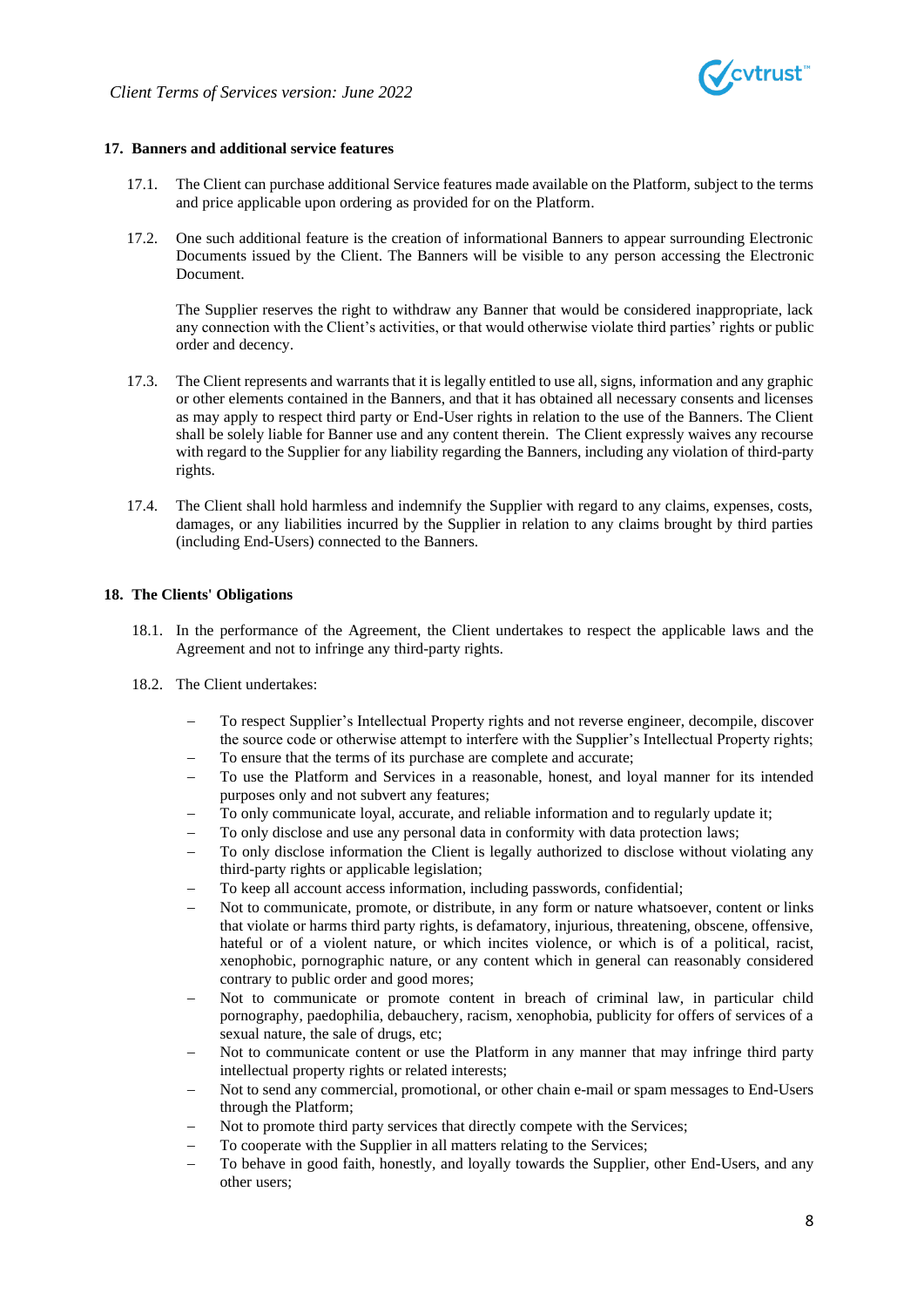



- Not to knowingly post transmit, upload, link to, send or store any viruses, malware, Trojan horses, time bombs, mass messages, "*deep link*", "*page-scrape*", "*robot*", "*spider*" or any other means, program, method, algorithm, or other similar harmful software that could interfere with the functioning of the Site ("Malicious Software") in relation to the Website and Services.
- 18.3. In the event of the Client's violation of any of the obligations above or of the Terms, the Supplier reserves the right to immediately deactivate the Client Account, prohibit access to and subsequent registration on the Website, and to claim compensation for damages suffered.
- 18.4. The Client will duly and without delay report any incident related to the Services and any technical or operational adaption made that may affect the provision of the Services by the Supplier.
- 18.5. The Client shall be liable for all activity conducted by any Client Account. The Client shall ensure that all Client Accounts respect the Agreement and meet the obligations set out herein.

#### **19. The Client's Representations and Warranties**

- 19.1. The Client represents and warrants that it is authorised to issue the Electronic Documents and endow any titles or accreditations they may grant or recognize.
- 19.2. The Client represents and warrants that it is authorised and holds the required rights to use the company names, signs, any logos, or any other content it provides, or uses in relation to the Platform.

#### **20. The Supplier's Representations and Warranties**

- 20.1. The Supplier's undertakings set forth in the present Agreement are obligations of means. The Supplier warrants that the Services will be provided using reasonable care and skill.
- 20.2. The Supplier represents and warrants that is holds the necessary rights to provide Services and operate the Platform.
- 20.3. The Supplier ensures that the Services shall function substantially in accordance with the description provided on the Website and as provided for in the Agreement.
- 20.4. The Supplier is not responsible nor liable for any Service defect, Service interruptions, or other disturbances related to the hosting of data and/or the provision of electronic communications services, which the Supplier procures from a third-party provider.
- 20.5. The Supplier shall ensure a 98% availability rate of the Services. However, Supplier cannot be held liable for any Service availability interruptions due to the fault or interruptions of third-party service providers (such as a hosting providers) or for reasons of Force Majeure. The Client understands that technical errors can occur, and that the Supplier will provide its best efforts to remedy any Service availability interruptions.
- 20.6. The Supplier may temporarily interrupt or suspend access to the Platform and/or Services for reasons of maintenance, updates, technical improvements, development to the Platform and Services, or other reasonable interventions to safeguard or improve the functioning for the Platform and Services. Maintenance, updates or any other type of intervention on the Platform and Services shall be planned to occur outside of normal business hours CET, except for any urgent or security-based interventions, which shall be immediate at any time of day.

### **21. Liability**

21.1. The Supplier shall only be liable, regarding any type of liability (contractual, tort or otherwise), over the entire contractual relationship, for any direct damages resulting from its gross negligence or gross breach (*faute lourde*), limited to the amount equal to the fees paid by the Client is the previous twelve (12) months to the event giving rise to liability.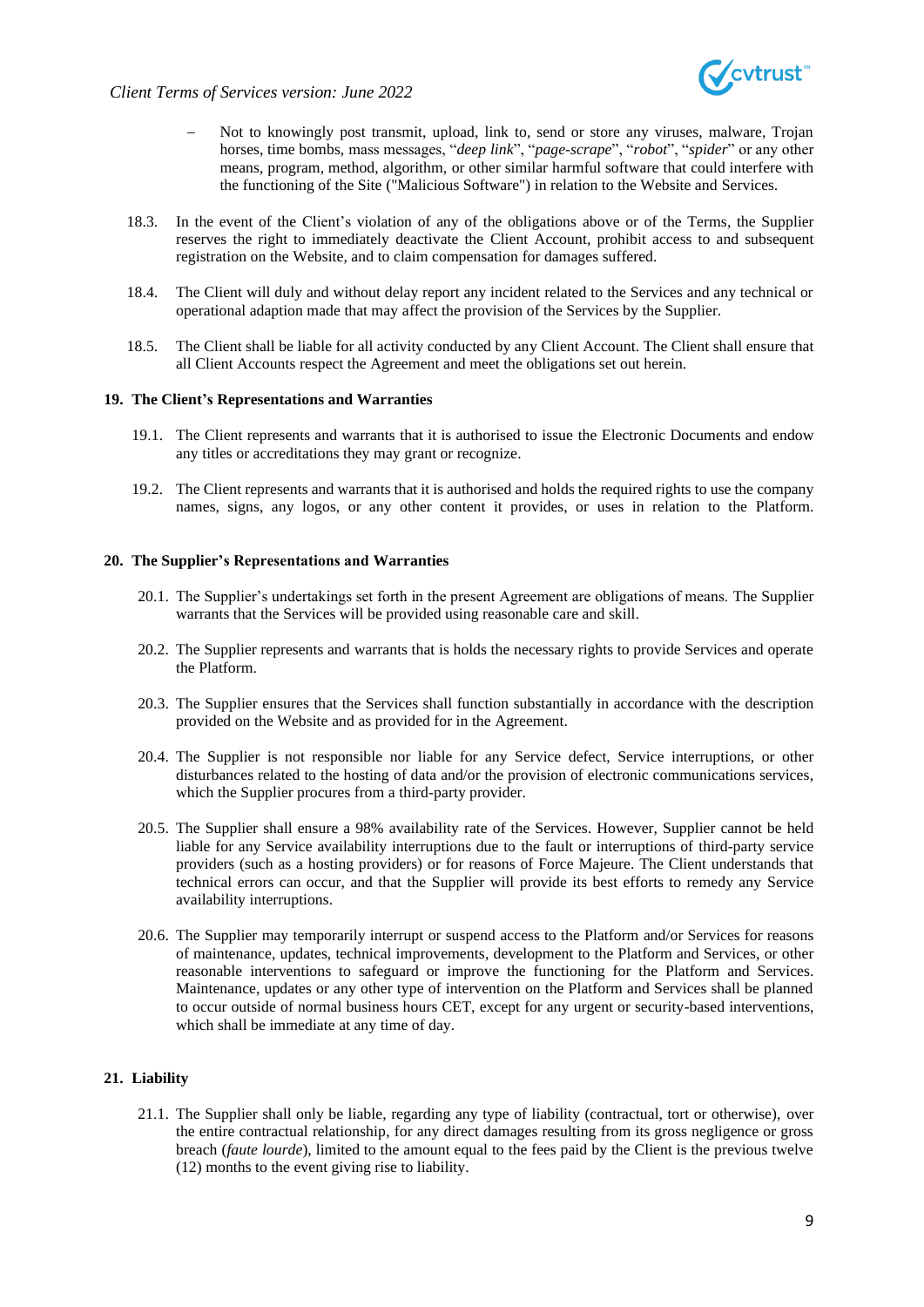

### *Client Terms of Services version: June 2022*

- 21.2. Any claims made by the Client must be introduced within the shortest of the two time periods: within 6 months of becoming aware of the prejudicial event or when they ought to have become aware of the event or within 6 months of having grounds to make the claim. Unless the Client notifies the Supplier that it intends to make a claim in respect of an event within the notice period, the Client shall have no liability for that event. The notice must be in writing and must identify the event and the grounds for the claim in reasonable detail.
- 21.3. The Supplier shall not be liable, in any event and for any type of liability, for any indirect damages, such as loss of profits, loss of sales or business, loss of investments, loss of or damage to goodwill, or reputational damages, loss of use or corruption of software, other data or information not stored on the Platform and any indirect or consequential loss the Client may suffer as a result of the Supplier's violation of the Agreement or any other event triggering its liability.
- 21.4. Any visitors to the Website Clients, End-Users, or any third parties, are responsible for conducting their own due diligence and their use and application of any information, including any business decisions or assessments made in relation thereto.
- 21.5. The Supplier may communicate any information, including the Client's Confidential Information or an End-user's personal data, at the request of any Governmental authorities. The Supplier cannot be held liable for any damages the Client or End-User may suffer as a result of the communication information to the authorities.
- 21.6. The Website and Platform may include hyperlinks to third party websites, sources or services. The Supplier does not control these external sources and may not be held responsible for any content, products or services they offer.
- 21.7. The Supplier will not be held responsible for the content of information transferred, stored or otherwise processed by the Client or by any third party using the Services. The Client shall hold harmless and indemnify the Supplier with regard to any losses, paid compensation, damages or other expenses suffered by the Supplier in relation to third-party claims connected to the Client's data uploaded to the Platform or the Client's use of the Platform in any manner contrary to the Agreement.
- 21.8. In the event of fraud, impersonation, malicious activity or other illicit activity related to the Services carried out by the Client, the Supplier reserves the right to remove, cancel, revoke and/or erase all the Electronic Documents issued by the Client and any data provided by the Client on Platform. This removal or erasure is complete and shall affect the Client's Administrator and User Accounts and related End-User Accounts, without any damages or other compensation of any kind being due to the Client or End-User.

The Client shall hold harmless and indemnify the Supplier with regard to any losses, paid compensation, damages or other expenses suffered by the Supplier in relation to third-party claims connected to the Client's fraud, impersonation, malicious activity or other illicit activity related to the issuance of Electronic Documents.

21.9.The Supplier shall not be liable for any delays or shortcomings in relation to the performance of its obligations under the Agreement, if caused by Force Majeure or supplier default.

#### **22. Intellectual Property**

- 22.1. The interface, logos, graphic elements, photographs, animations, videos, text, and any other content provided through the Website, Services, or Platform, as well as all Intellectual Property attached thereto are owned by or licensed to the Supplier and may not be used in any manner without its express authorisation.
- 22.2. All Intellectual Property rights vested in the Platform and Services belong exclusively to the Supplier. For the avoidance of doubt, the Supplier is the proprietor of all databases, including Intellectual Property rights vested therein, connected to the use of Services.

The Client and End-Users are granted a limited, personal non-exclusive, non-transferable**,** nonsublicensable, world-wide, license to use Platform and Services as necessary for their intended purpose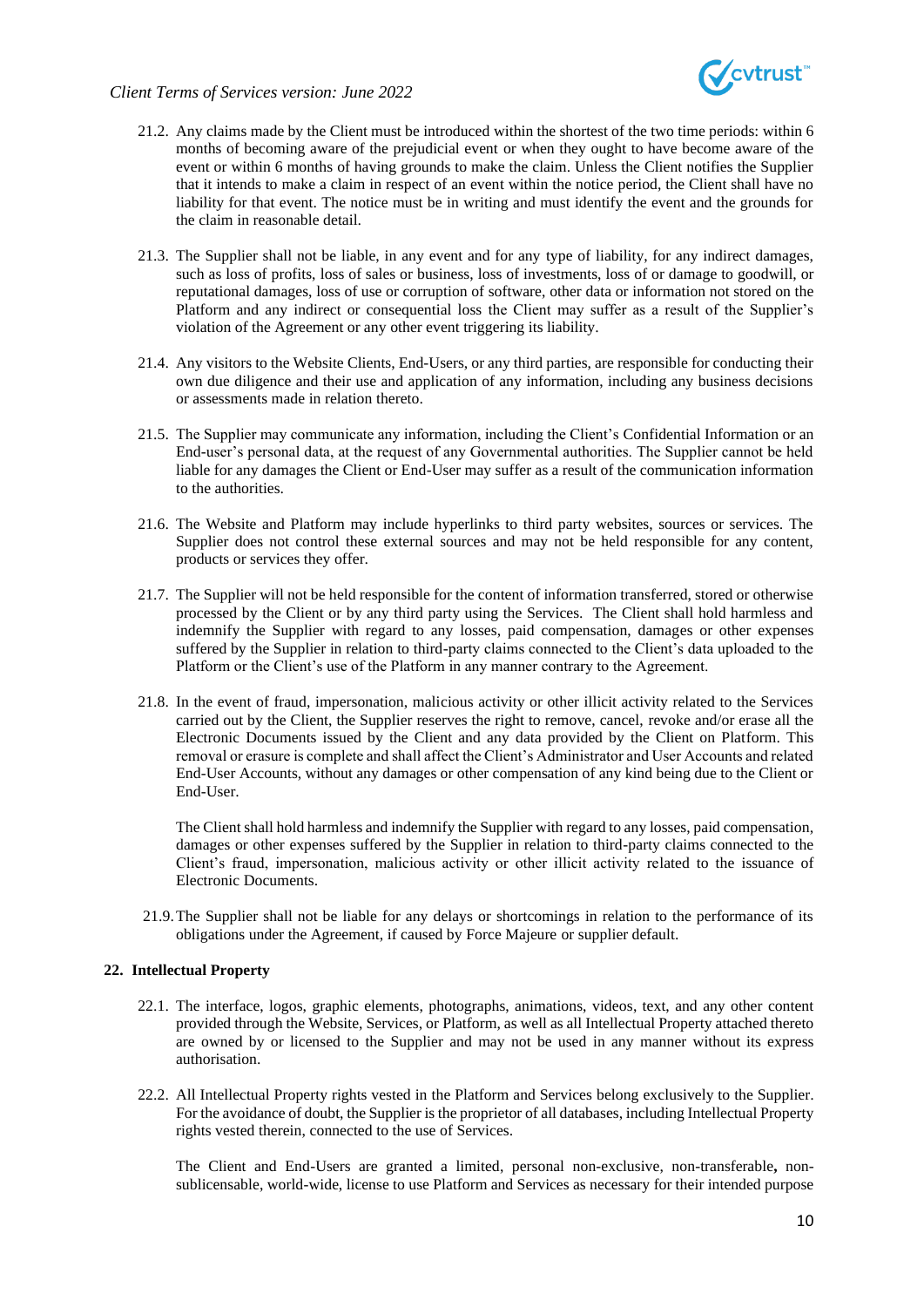in accordance with the present Terms, for the duration of the Agreement. This license includes the right to benefit from the use of the Supplier's invention under the US Patent 9,112, 730 (B2), entitled Centralized Method for Certifying Credentials, in accordance with the Agreement.

- 22.3. The Supplier shall be the sole owner of any Intellectual Property rights that arise or are developed in the course of the performance of the Services, except with regard to any copyrights over the Electronic Documents which have been designed and created by the Client, which shall belong to the Client. The Client grants a perpetual, royalty free, world-wide license to said Client copyrights to the Supplier.
- 22.4. The Client is prohibited from modifying, copying, reproducing, downloading, reverse engineering, discovering the source code, transmitting, decompiling and compiling, exploiting commercially or otherwise distributing in any manner, the Website, Platform, Services, or any other software and/or Intellectual Property attached thereto. The Client is also prohibited from renting, leasing, reselling, distributing, using the Services for other commercial purposes not contemplated or otherwise exploiting the Services in any unauthorized manner, as well as removing or altering any proprietary notices of the Services or engaging in any activity that interferes with or disrupts the Services.
- 22.5. With a view to enabling the provision of Services, Supplier acknowledges that Client may provide Supplier with Client Materials. As the case may be, the Client hereby grants Supplier a non-exclusive licence to use such Client Materials for the purpose of the provision of the Services and the performance of the Agreement.

### **23. Confidential Information**

- 23.1. Confidential Information shall not be disclosed, without prior written consent of the Party that has provided the information. Each Party shall take all the necessary measures to ensure the confidentiality of Confidential Information (including by its members of staff or subcontractors) during the entire duration of the Agreement and till the Confidential Information becomes public, and for the least a period 5 years as from termination of Services.
- 23.2. Is not considered to constitute Confidential Information:
	- i) The existence of the Agreement;
	- ii) Information that is part of the public domain, without intervention or fault of the Party that received it, in particular without violation of the present Agreement;
	- iii) Information legally obtained from a third-party that is not bound to any obligation of confidentiality or legal reserve;
	- iv) Information that must be released by one of the Parties as part of a dispute settlement or an arbitration or judicial procedure or in accordance with a law, decree or regulation from a governmental authority;
	- v) Information known by one of the Parties before its transmission in the context of the Agreement or that has been developed or discovered entirely independently by a Party, provided this can be demonstrated by the Party that invokes this argument; and
	- vi) Any Electronic Document or any information shared by or made publicly accessible by or upon request of an End-User.
- 23.3. The Parties shall not use Confidential Information for any other purposes than for the performance of the Agreement.

The Supplier may share Confidential Information with third parties to the extent necessary to perform the Services and meet its obligations under the Agreement or to fulfil the terms and conditions concluded with End-Users, or otherwise to safeguard its rights or ensure the defence of any legal claims.

### **24. Miscellaneous**

24.1. If any provision of the Agreement is deemed unlawful, void or unenforceable, then that provision is deemed severable from the Agreement and the remaining provisions are still valid and enforceable. The Parties shall negotiate a replacement clause in line with the original intent of and as close as possible to the provision deemed unenforceable.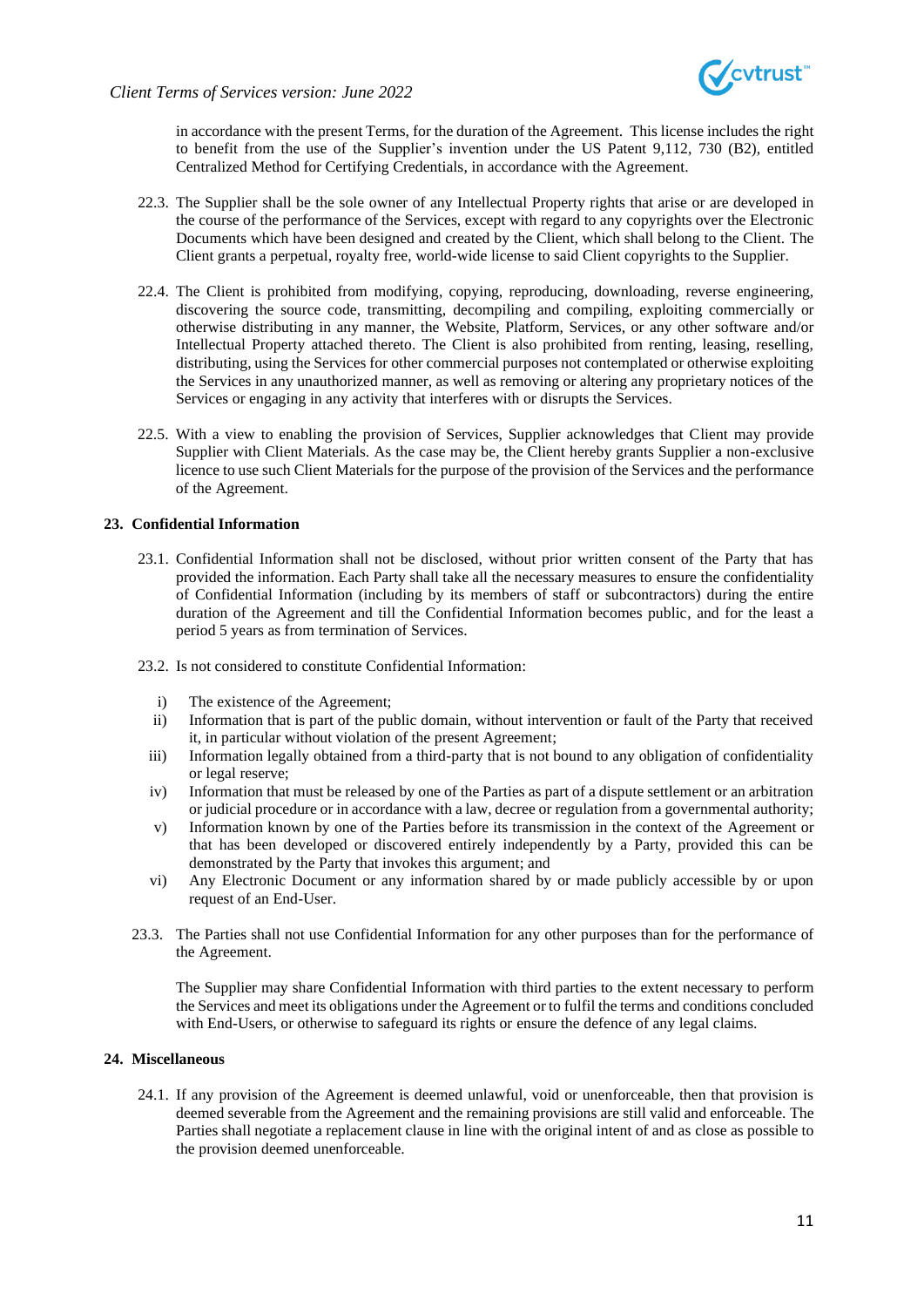

*Client Terms of Services version: June 2022*

- 24.2. The failure of the Supplier to enforce any right or provision of the Agreement will not be construed as a waiver, any waiver of rights must be done in writing.
- 24.3. The titles and headings of the sections are for convenience only and shall not affect the interpretation of any provision of the Agreement. The use of the term 'including' shall not be read as limitative but merely illustrative.
- 24.4. Any provisions of the Agreement, which the Parties clearly intended to survive the termination of the Services, shall continue to apply, such as for example, any Intellectual Property provisions and liability or indemnity clauses.
- 24.5. The Agreement and any dispute or claim arising out of or in connection with it or its subject matter or formation (including non-contractual disputes or claims) shall be governed by, and construed in accordance with, the law of Belgium, excluding any conflict of law provisions.
- 24.6. Any disputes arising out of or in relation with this Agreement shall be finally settled under the CEPANI Rules of Arbitration by one or more arbitrators appointed in accordance with those Rules.

The arbitral tribunal shall be composed of one or three arbitrators, depending on the value of the claim. For claims of under 250.000 EUR, one arbitrator shall be appointed and for all claims exceeding said threshold, three arbitrators shall be appointed.

The seat of the arbitration shall be Brussels. The arbitration shall be conducted in the English language. The laws of Belgium, excluding any conflict of laws provisions, shall be applicable.

24.7. Any conflict that may arise shall first be subject to an amicable resolution, except for uncontested invoices, only to the extent that the Parties are not able to resolve their difference amicably, can the Parties resort to an arbitration procedure.

### **PERSONAL DATA PROCESSING PROVISIONS**

Words and expressions used hereinunder but not defined shall have the meanings given to such words and expressions in GDPR.

#### **25. Data Processing Purposes**

- <span id="page-11-1"></span>25.1. The Client is the controller of Activation Data for the issuance, annulment, and revocation of Electronic **Documents**
- 25.2. The Supplier shall process personal data on behalf of the Client as processor for the performance of the Services related to the issuance, annulment, and revocation of Electronic Documents (the "purposes"), in compliance with the Agreement.

The Supplier shall process personal data as reasonably necessary for the performance of the above cited purposes for the duration of the Agreement.

- <span id="page-11-0"></span>25.3.Client recognizes that the Supplier anonymizes personal data to be used for research and development purposes, the improvement of Services, and Service analytics. The Client understands that they benefit from these activities and that the Service analytics are part of the accessory Services offered to Clients.
- 25.4. These Terms and Agreement set out the Client's instructions for personal data processing activities regarding Activation Data for the Purposes. The Client shall provide any other specific processing instructions in writing to Supplier, labelled as such.

When acting as a processor, the Supplier shall only process personal data on documented instructions from the Client, including with regard to transfers of personal data to a third country or an international organization, unless required to do so by applicable law to which the Supplier is subject; in such case, the Supplier shall inform the Client of that legal requirement before processing, unless that law prohibits such information on important grounds of public interest.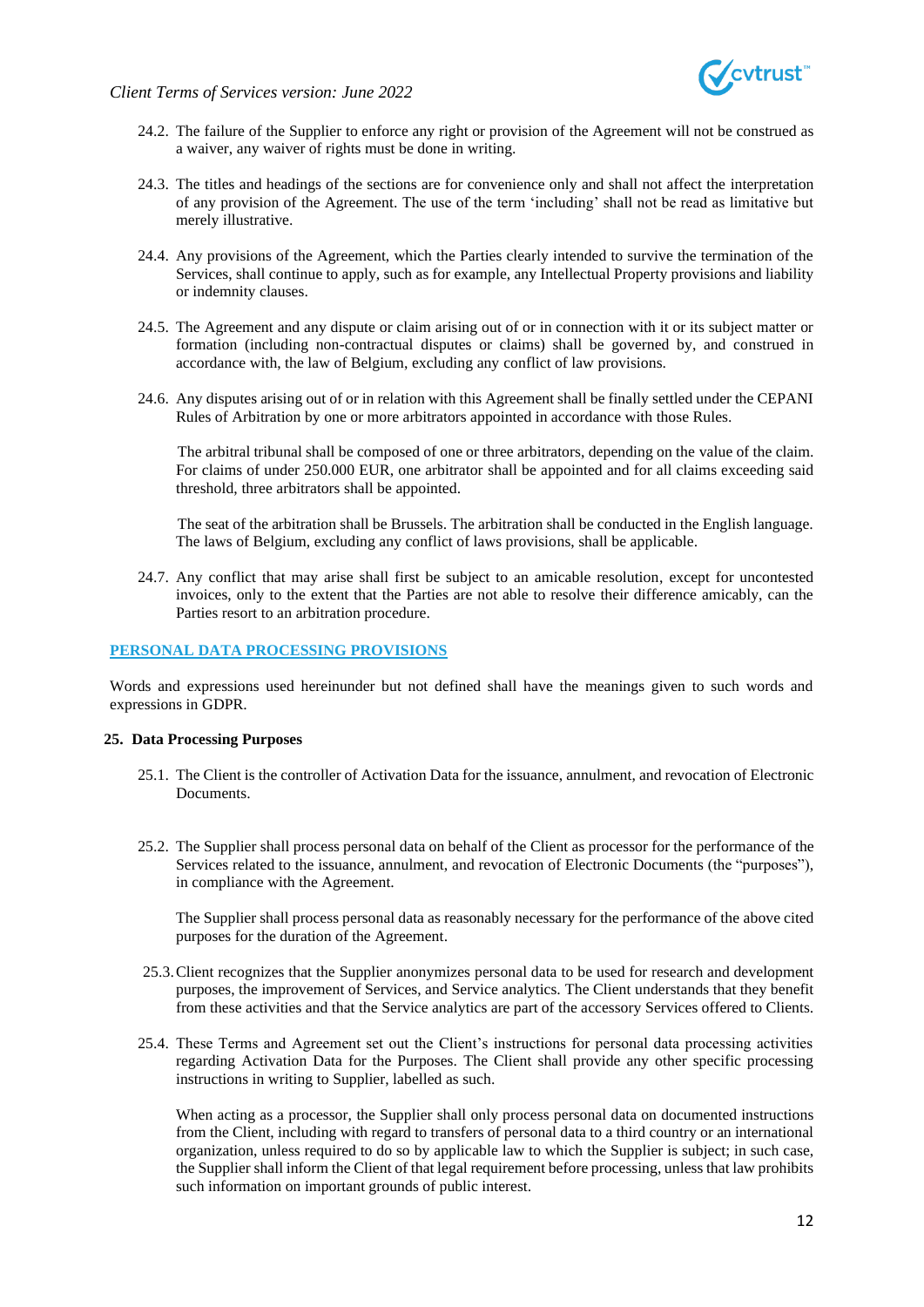

### **26. Description of the Processing Operations**

26.1. The Supplier will process, use, modify, collect and store personal data on behalf of the Client with regard to Activation Data for the processing purposes.

However, the Supplier shall be controller in relation to End-User Account Data once the End-User has created an End-User Account with regard to, in particular, the following processing activities and purposes: End-User Account administration and the lifecycle management of the Electronic Certificate (see sectio[n 31\)](#page-14-0).

- 26.2. The subject matter of the processing activities carried out by the Supplier on behalf of the Client are described as follows:
	- a) categories of Personal Data:
		- i. Identification data
			- − Full name
			- − E-mail address
			- − Other elements provided by the Client. The Client may provide further identification and contact related information on a voluntary basis, such as: birthdate or any other type of personal data related to the Client's grant of Electronic Documents.
		- i. Professional/educational qualifications or trainings:
			- − Qualification or experience linked to the Document
	- b) categories of data subjects: End-Users
	- c) the nature and purpose of the processing: All personal data processing is linked to the use of the Services through the Platform, and includes:
		- − personal data transmission, storing, encryption;
		- − Electronic Document creation.

#### **27. The Client's Obligations**

−

- 27.1. The Client shall abide by Data Protection Laws and Regulations.
- 27.2. The Client acknowledges that with respect to personal data provided to the Supplier pursuant to these Terms, it shall comply with the following obligations:
	- 27.2.1. Limit access to the personal data to only those employees, personnel, or other agents working on behalf of the Client, as may be required to fulfil the purposes of processing;
	- 27.2.2. establish a procedure for the exercise of the rights of the individuals whose personal data are collected;
	- 27.2.3. only process data in manner that strictly respects the general principles of personal data processing, in particular ensuring that such data is relevant and proportionate to the respective uses;
	- 27.2.4. process and collect all personal data in a valid and lawful manner, in accordance with the legal grounds prescribed by Data Protection Laws and Regulations, in particular obtaining the necessary consents when required, for example when conducting direct marketing;
	- 27.2.5. meet all transparency obligations, in particular relative to the notification of the necessary informational elements to data subjects. The Client shall demonstrate compliance with the transparency obligations by providing documentation to that effect upon the Supplier's request.
	- 27.2.6. implement appropriate technical and organizational measures to ensure a level of security appropriate to the risk, in accordance with the requirements of applicable Data Protection Laws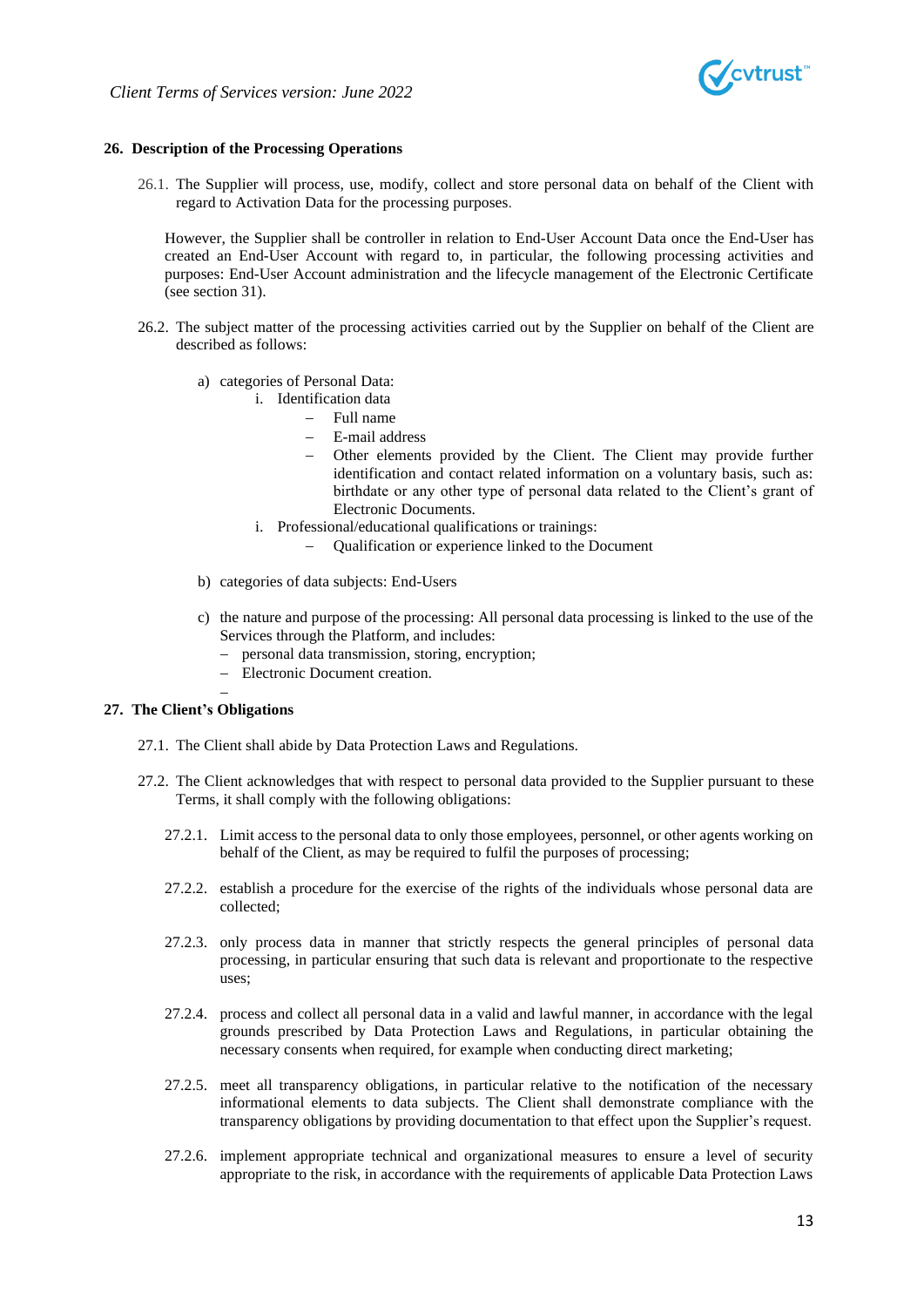

and Regulations, as well as with industry standard. The technical, organizational, and confidentiality measures implemented shall be suitable for protecting the personal data against any accidental or unlawful destruction, accidental loss, alteration, unauthorized or unlawful disclosure or access; and

27.2.7. take reasonable steps to ensure compliance with the provisions of the applicable Data Protection Laws and Regulations, these Terms by its personnel and by any person accessing or using personal data on its behalf.

#### **28. The Supplier's Obligations as Processor**

- 28.1. The Supplier undertakes to comply with all applicable Data Protection Laws and Regulations and process the Personal Data with due care and in accordance with the good data processing practice and high professional standards.
- 28.2. Regarding personal data the Supplier processes on behalf of the Client (i.e. the Activation Data processed for the Purposes), as processor, it shall:
- 28.2.1. process the Personal Data solely in compliance with this Agreement and based on the Client's documented instructions in accordance with section [25.3.](#page-11-0) Should the Supplier deem that any instructions received from the Client are contrary to Data Protection Laws and Regulations, the Supplier shall immediately notify the Client of its position. Upon justifying its position, the Supplier has the right not to comply with instructions which it deems to be contrary to Data Protection Laws and Regulations. The Supplier cannot be held liable for any contractual breach under the Agreement or otherwise in connection with the non-compliance with said instructions.
	- 28.2.2. taking into account the nature of the processing, assist the Client by appropriate technical and organizational measures, insofar as this is possible, for the fulfilment of the Client's obligation to respond to requests for exercising the data subject's rights under applicable data protection legislation and, in particular, inform the Client without undue delay of any requests to exercise data processing rights it should receive directly from data subjects (in accordance with section [31\)](#page-14-0). The Supplier shall remain responsible for the management of any data subject requests linked to End-User Account Data and/or processing activities for which it is deemed controller;
	- 28.2.3. assist the Client in ensuring compliance with the obligations under applicable Data Protection Laws and Regulations in relation to security of processing, the notification of any breach of Personal Data to supervisory authorities and data subjects where relevant, the carrying out of data protection impact assessments where required, and the prior consultation of the supervisory authority. In this respect Supplier shall complete any reasonable documentation requested by the Client for the purposes of demonstrating compliance;
	- 28.2.4. furnish best efforts to notify the Client (by email or other means of communication) of a personal data breach, within 24-48hrs after having become aware of it, unless the personal data breach is unlikely to result in a risk to the rights and freedoms of natural persons;
	- 28.2.5. ensure that only those persons strictly necessary to performing the Services and Agreement, acting under the authority of the Supplier, have access to the Personal Data and are subject to the necessary confidentiality obligations.
	- 28.2.6. make available to the Client, upon its specific and reasonable request at a maximum once a year-, information and documentation necessary to demonstrate compliance with its obligations as a processor herein set out and allow for and contribute to audits in this respect, at a maximum of once every three years, including inspections conducted by the Client or another auditor mandated by the Client that was been agreed to by the Supplier;
	- 28.2.7. when processing personal data outside of the EEA and to the extent necessary, take all reasonable steps to implement one of the mechanisms foreseen under the applicable Data Protection Laws and Regulations to ensure an adequate level of protection for Personal Data processing activities.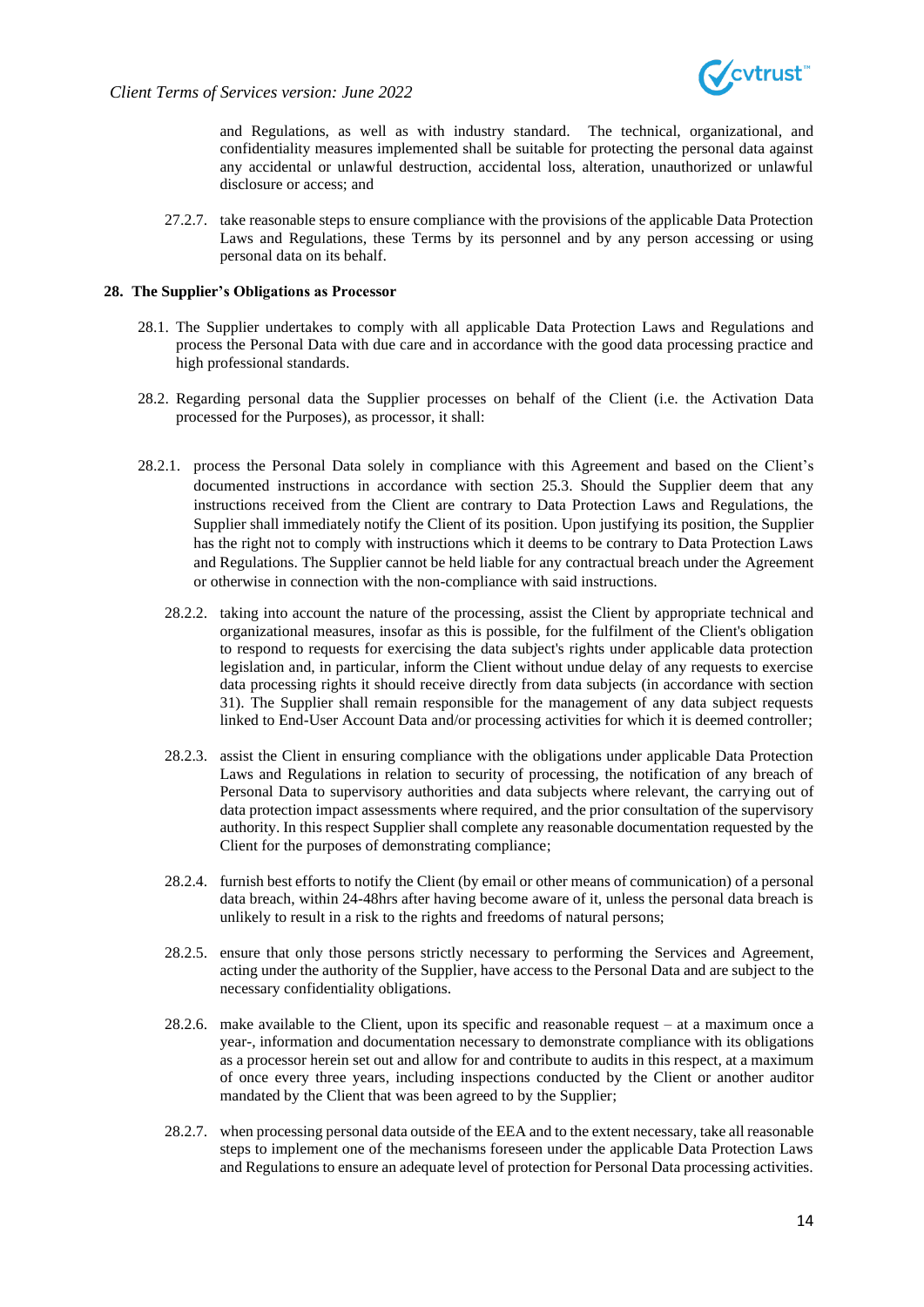

28.3. Audit and inspection costs, as well as any other expenses for compliance with the Client requests shall be borne by the Client and shall not disrupt the Supplier's business activities. The Supplier shall bear reasonable costs of an audit should any significant GDPR violations be detected.

### **29. Security Measures**

- 29.1. The Supplier has implemented appropriate technical and organizational measures, on par with industry standards, as provided in Annex 1 to ensure a level of security appropriate to the particular risks that are presented by personal data processing activities described in section 26, in particular protecting personal data from accidental or unlawful destruction, loss, alteration, unauthorized disclosure of, or access to personal data transmitted, stored or otherwise processed by the Supplier.
- 29.2. These technical and organizational measures shall be kept up to date and on par with industry standards. It is understood by the Parties that the Supplier shall continuously review, revise, add to, and/or improve its security practices.

### **30. Sub-Processors**

- 30.1. This provision on sub-processors applies solely to any personal data the Supplier processes on behalf of the Client as processor and not as an independent controller.
- 30.2. The Client expressly agrees that the Supplier is authorized to engage all sub-processors, including those provided in Annex 2. Any intended changes concerning the addition or replacement of sub-processors shall be notified to the Client or published on the Supplier Website. The Client can object to such changes, within 15 business days of publication or notice, by writing to support@cvtrust.com. All objections must be reasonably motivated. In such case, the Supplier will take reasonable steps to accommodate the Client, however in the case that a mutual agreement cannot be found, the Supplier can immediately terminate all Services without indemnification or further notice, notwithstanding any other provisions in the Agreement.
- 30.3. Where the Supplier engages a sub-processor for carrying out specific processing activities it performs on behalf of the Client, the Supplier shall impose on that sub-processor equivalent data protection obligations as set out herein, by way of a contract or other legal act under applicable law. Where that other sub-processor fails to fulfil its data protection obligations, the Supplier shall remain fully liable to the Client for the performance of that other sub-processor's obligations.

The Client recognizes that the Supplier may use sub-processors with whom it cannot negotiate any customized agreements and will have to accept the sub-processor's standard terms.

#### <span id="page-14-0"></span>**31. The Supplier as an Independent Controller**

- 31.1. The Parties also recognize that the Supplier and the End-Users shall be in a direct contractual relationship once the End-Users have created an End-User Account and accepted the Supplier terms and conditions for End-User. The Supplier shall be considered an independent controller of End-User Account Data in particular with regard to End-User Account administration activities and the lifecycle management of Electronic Documents, including their retention over-time and their making available to third parties.
- 31.2. Once the End-User has created an End-User Account the Supplier shall be considered as an independent controller with respect to the End-User Account Data.
- 31.3. Both the Client and the Supplier shall notify to the data subject the data protection informational requirements under applicable Data Protection Laws and Regulation regarding their respective independent processing activities.
- 31.4. Any requests the Parties receive regarding End-User's personal data which the other Party is concerned by shall be notified to that other Party. For the avoidance of doubt, the Client will not be notified when an End-User choses to erase their Account and to the extent that any request received concerns End-User Account Data and/or the processing activities for which the Supplier is considered controller, the Supplier shall have final say with regard to the End-User's request.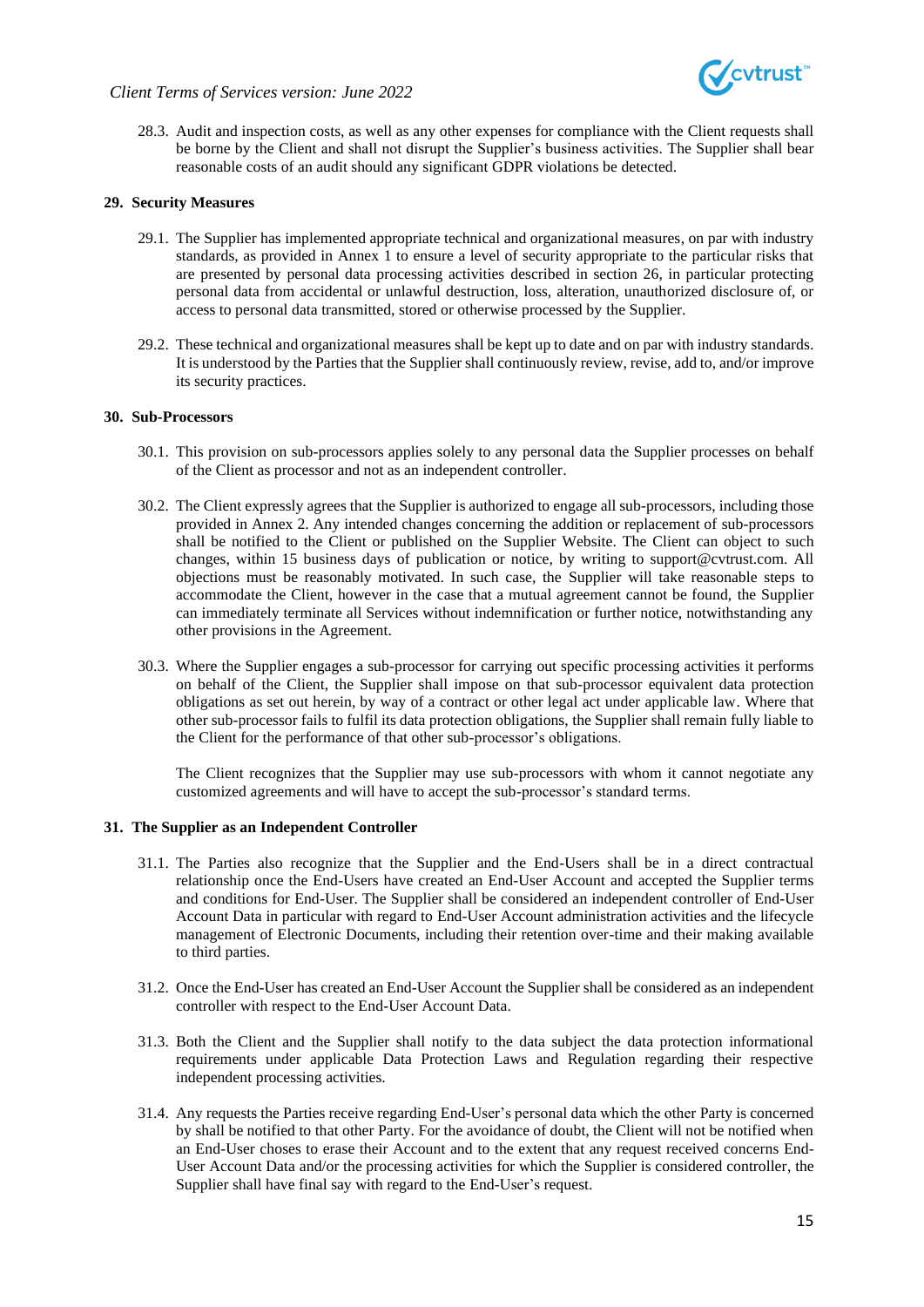

The Client shall remain controller and shall have final say with regard to any End-User requests related to the issuance and/or annulment of the (Electronic) Document.

### **32. Personal Data Storage and Erasure**

- 32.1. Regarding personal data with regard to which the Supplier is acting as a processor, at the specific, written request of the Client, the Supplier shall delete the Activation Data at the termination of Services, except as may be necessary for the Supplier to keep by virtue of a legal obligation, for invoicing, or other evidentiary purposes and without prejudice to the Supplier's rights and obligations as an independent controller with regard to End-User Account Data and the processing activities for which it is controller..
- 32.2. The Clients recognizes that the Supplier shall continue to store and process all End-User Account Data, even after the Client has terminated the Agreement and is no longer a beneficiary of Services. End-User Account Data is processed on the basis of separate legal grounds and the Supplier terms and conditions accepted by the End-user for Profile administration and the lifecycle management of Electronic Documents (for more information consult the Supplier terms and conditions with End-Users).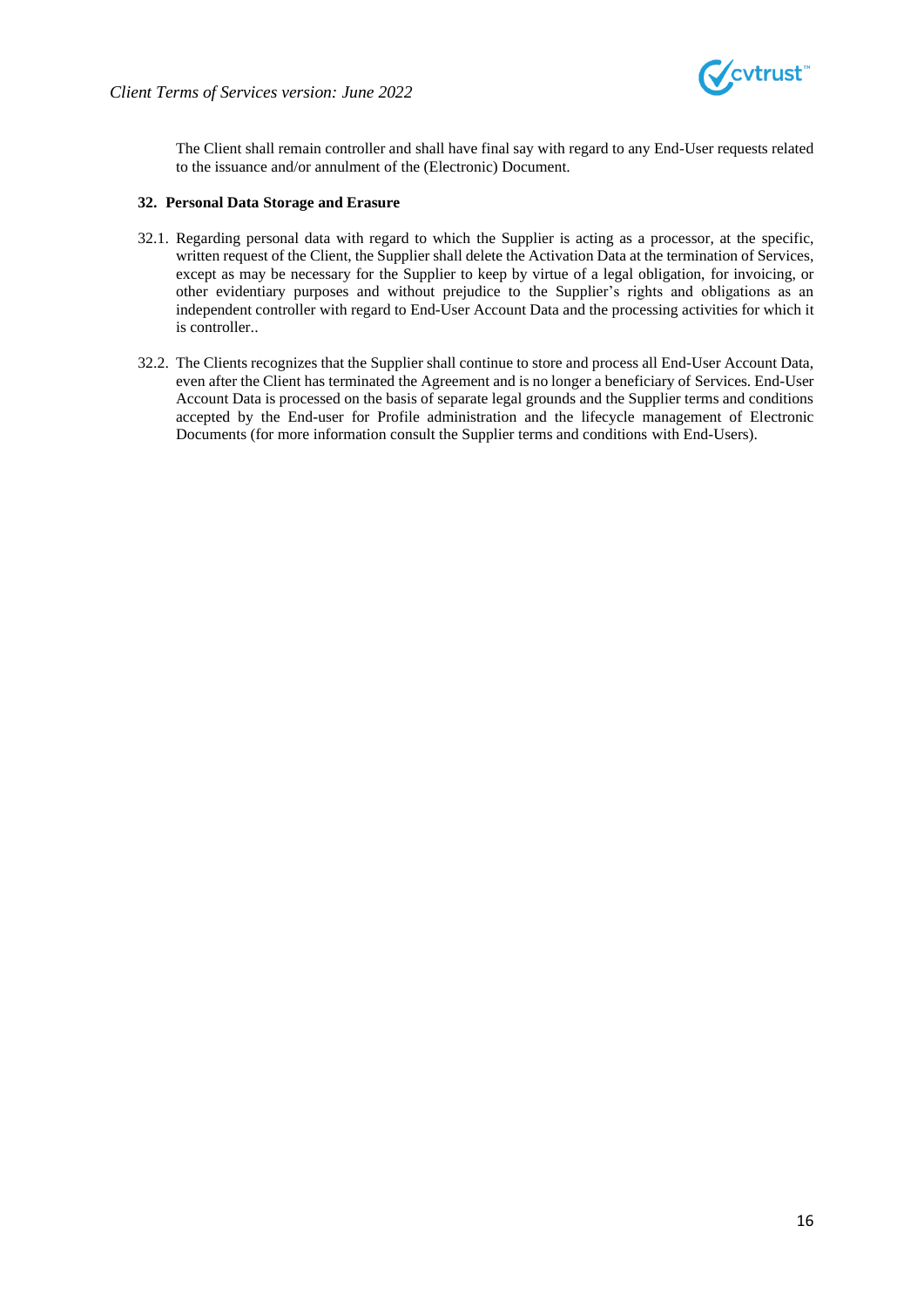

### **Annex 1**

## **Technical and Organizational Security Measures**

### **SUPPLIER'S SECURITY MEASURES**

| <b>Subcategory</b>                          | <b>Relevant Security Issue</b>                                                                                                                                                                                                                                         | <b>THE SUPPLIER Implementation</b>                                                                                                                                                                      |  |
|---------------------------------------------|------------------------------------------------------------------------------------------------------------------------------------------------------------------------------------------------------------------------------------------------------------------------|---------------------------------------------------------------------------------------------------------------------------------------------------------------------------------------------------------|--|
| Data Storage                                | Data storage                                                                                                                                                                                                                                                           | All data, including collected personal data, are<br>stored on dedicated servers in the EU.                                                                                                              |  |
| Data Storage                                | Data transmission                                                                                                                                                                                                                                                      | The Supplier uses Class 3 Extended Validation<br>SSL Certificates.<br>It uses a minimum of 256-bits SSL encryption,<br>enabling strong encryption of any data<br>communicated from and to the Supplier. |  |
| Data processing                             | Electronic Document integrity                                                                                                                                                                                                                                          | Block-chain stamping are used to ensure the<br>integrity of the Electronic Document                                                                                                                     |  |
| Data processing                             | Encryption                                                                                                                                                                                                                                                             | As long as the End-Users have not activated their<br>Electronic Documents, any personal and other data<br>related thereto are fully encrypted.                                                          |  |
| Data Retention                              | Personal data retention and erasure                                                                                                                                                                                                                                    | Personal data shall only be processed as long as<br>necessary in accordance with applicable regulation.<br>Appropriate retention policy is in place.                                                    |  |
| <b>Access Control</b><br>Management         | Implemented password policies,<br>password controls<br>Encryption / hashing of passwords                                                                                                                                                                               | Strict password policy is implemented                                                                                                                                                                   |  |
| <b>Access Control</b><br>Management         | Immediate removal of access<br>rights for users leaving the<br>organization                                                                                                                                                                                            | Employee off-boarding procedures are in place to<br>ensure employees' access rights are removed when<br>leaving                                                                                         |  |
| <b>Business</b><br>Continuity<br>Management | Backup policies and frequency                                                                                                                                                                                                                                          | Supplier performs automatic daily snapshot<br>backups of all systems and data.                                                                                                                          |  |
| Governance                                  | Security awareness training<br>program currently in place: topics<br>and frequency                                                                                                                                                                                     | Data protection and IT security trainings and<br>awareness program in place.                                                                                                                            |  |
| Incident<br>Response<br>Management          | -Incident response procedures in<br>place<br>-Existence of a team with defined<br>roles and responsibilities<br>- Existence of communication<br>procedures regarding security<br>incidents such as data breaches<br>-Notification timeframe regarding<br>third parties | Defined data breach response plan and team                                                                                                                                                              |  |